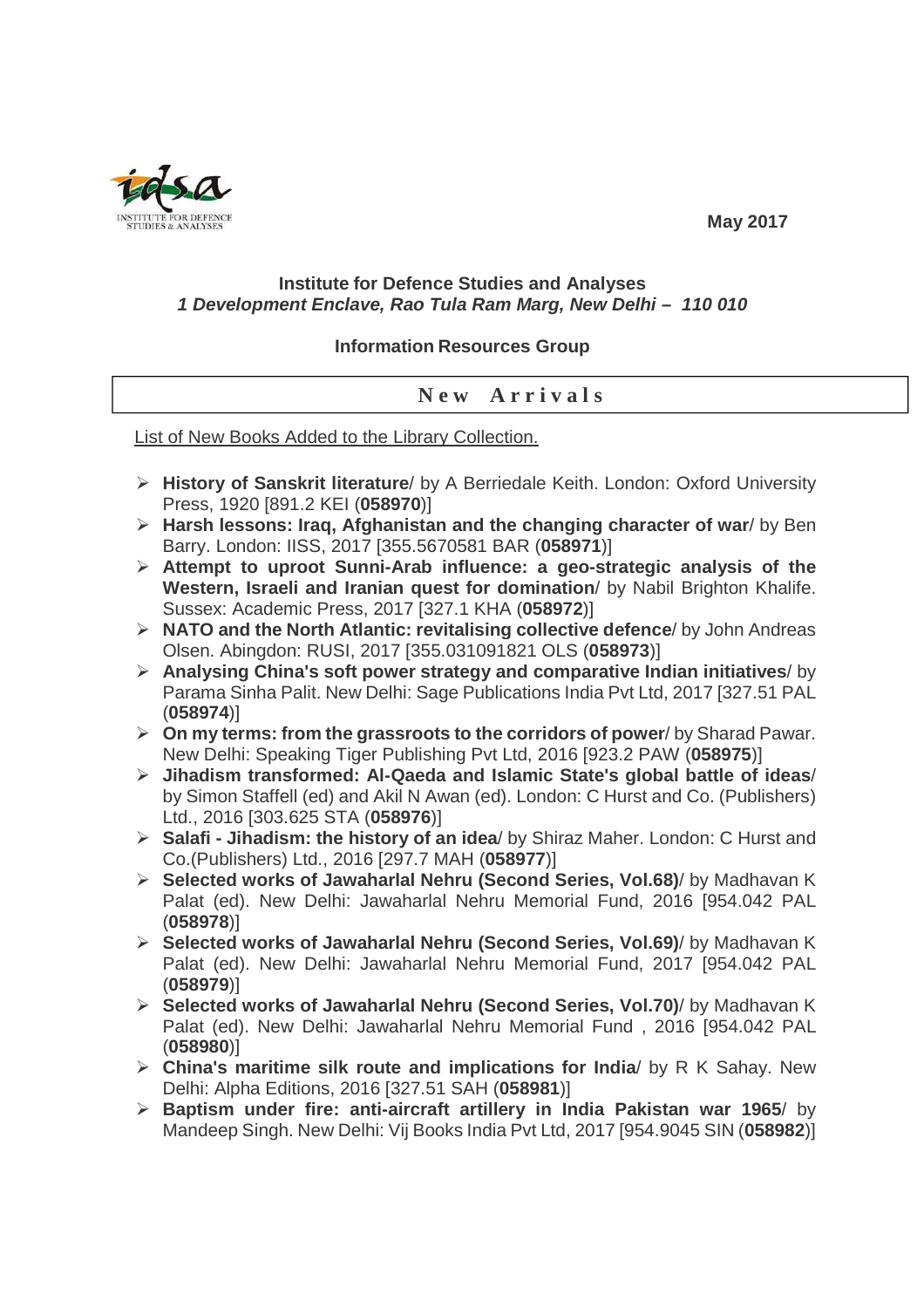- **Human side of cyber conflict: organizing, training and equipping the Air Force cyber workforce**/ by Panayotis A Yannakogeorgos, John P Gies. Alabama: Air University Press, 2017 [358.4 YAN (**058983**)]
- **India's evolving nuclear force and its implications**/ by Yogesh Joshi, Frank O'Donnell and Harsh V Pant. New Delhi: Alpha Editions, 2017 [358.17054 JOS (**058984**)]
- **Themes of glory: Indian artillery in war**/ by Darshan Khullar. New Delhi: Vij Books India Pvt Ltd, 2017 [940.5421054 KHU (**058985**)]
- **Regional resurgence in Africa: prospects and challenges of African Union**/ by Sandipani Dash. New Delhi: Vij Books India Pvt Ltd, 2017 [355.03306 DAS (**058986**)]
- **Strategic year book 2017**/ by B K Sharma (ed). New Delhi: Vij Books India Pvt Ltd, 2017 [355.0205 SHA (**058987**)]
- **Law of armed conflict: an introduction**/ by U C Jha and K Ratnabali. New Delhi: Vij Books India Pvt Ltd, 2017 [341.6 JHA (**058988**)]
- **Afghanistan and its neighbors after the NATO withdrawal**/ by Amin Saikal (ed) and Kirill Nourzhanov (ed). Lanham: Lexington Books, 2016 [355.0330581 SAI (**058989**)]
- **Balochistan, the British and the great game: the struggle for the Bolan Pass, gateway to India**/ by T A Heathcote. London: C Hurst and Co. (Publishers) Ltd., 2015 [954.0312 HEA (**058990**)]
- **Displacement and exile: the state-refugee relations in India**/ by Abhijit Dasgupta. New Delhi: Oxford University Press, 2016 [325.210954 DAS (**058991**)]
- **Dragon in the hills: the Sino-Indian Himalayan water struggle**/ by Roopmati Khandekar. New Delhi: G B Books Publishers and Distributors, 2017 [327.1 KHA (**058992**)]
- **Legal regulation of private actors in outer space: India's role**/ by Malay Adhikari. New Delhi: KW Publishers Pvt Ltd., 2017 [520.54 ADI (**058993**)]
- **Economy of the Mughal Empire c. 1595: a statistical study**/ by Shireen Moosvi. New Delhi: Oxford University Press, 2015 [954.0254 MOO (**058994**)]
- **Great war and the Middle East: a strategic study**/ by Rob Johnson. Oxford: Oxford University Press, 2016 [956.02 JOH (**058995**)]
- **Merlion and the Ashoka: Singapore India strategic ties**/ by Anit Mukherjee (ed). Singapore: World Scientific Publishers Pte. Ltd., 2016 [355.0310959570954 MUK (**058996**)]
- **Ottoman culture of defeat: the Balkan wars and their aftermath**/ by Eyal Ginio. London: C Hurst and co. (Publishers) Ltd., 2016 [954.015 GIN (**058997**)]
- **Institutional dynamics of China's great transformation**/ by Xiaoming Huang (ed). Oxon: Routledge, 2011 [306.0951 HUA (**058998**)]
- **India at the global high table: the quest for regional primacy and strategic autonomy**/ by Teresita C Schaffer and Howard B Schaffer. Noida: HarperCollins Publishers, 2016 [327.54 SCH (**058999**)]
- **Routledge handbook of the South Asian diaspora**/ by Joya Chatterji (ed). Oxon: Routledge, 2013 [909.04914 CHA (**059000**)]